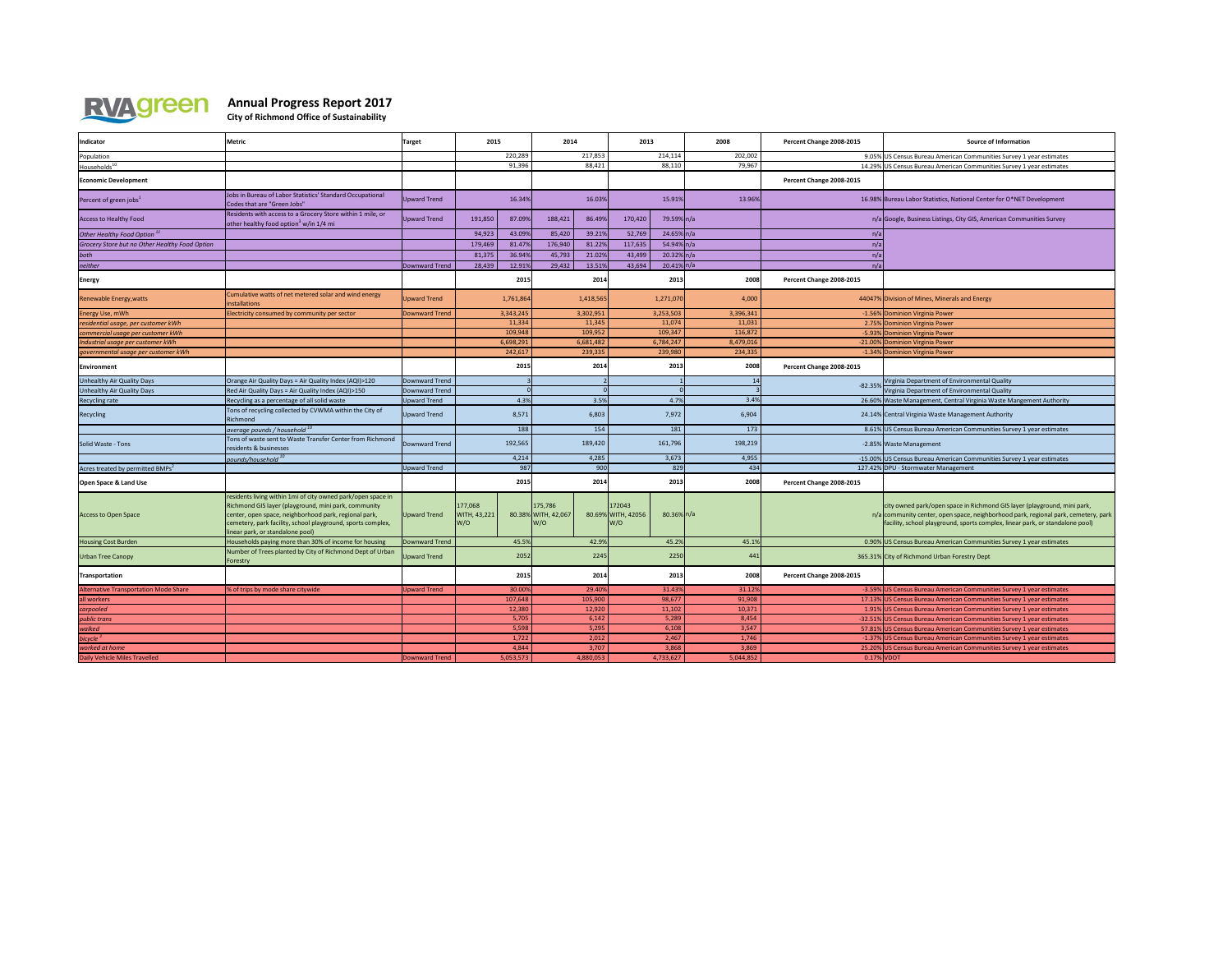

## **Annual Progress Report 2017**

**City of Richmond Office of Sustainability**

| Indicator                                                   | Metric | <b>Target</b>         | 2015                                 |        | 2014               |        | 2013               |        | 2008               |                                     | Percent Change 2008-2015 | <b>Source of Information</b>        |
|-------------------------------------------------------------|--------|-----------------------|--------------------------------------|--------|--------------------|--------|--------------------|--------|--------------------|-------------------------------------|--------------------------|-------------------------------------|
|                                                             |        |                       |                                      |        |                    |        |                    |        |                    |                                     |                          |                                     |
| <b>Climate Action</b>                                       |        |                       | 2015                                 |        | 2014               |        |                    | 2013   |                    | 2008                                | Percent Change 2008-2015 |                                     |
| <b>GHG emissions - Community CO2E (Tonnes)</b> <sup>4</sup> |        | Downward Trend        | 2,850,609 Sector %                   |        | 2,893,375 Sector % |        | 3,188,954 Sector % |        | 3,377,616 Sector % |                                     |                          | -15.43% City of Richmond GHG Report |
| Residential <sup>5</sup>                                    |        |                       | 660,112                              | 23.16% | 663,793            | 22.94% | 742,712            | 23.29% | 748,875            | 22.17%                              |                          | -11.85% City of Richmond GHG Report |
| Commercial <sup>5</sup>                                     |        |                       | 1,130,493                            | 39.66% | 1,131,743          | 39.11% | 1,216,813          | 38.16% | 1,246,131          | 36.89%                              |                          | -9.28% City of Richmond GHG Report  |
| Industrial <sup>7</sup>                                     |        |                       | 321,504                              | 11.28% | 383,941            | 13.27% | 387,912            | 12.16% | 471,055            | 13.95%                              |                          | -31.75% City of Richmond GHG Report |
| Transportation <sup>6</sup>                                 |        |                       | 675,775                              | 23.71% | 652,489            | 22.55% | 805,031            | 25.24% | 866,166            | 25.64%                              |                          | -21.98% City of Richmond GHG Report |
| Waste <sup>7</sup>                                          |        |                       | 60,470                               | 2.12%  | 59,482             | 2.06%  | 35,123             | 1.10%  | 43,030             | 1.27%                               |                          | 67.22% City of Richmond GHG Report  |
| <b>Wastewater<sup>5</sup></b>                               |        |                       | 2,255                                | 0.08%  | 1,928              | 0.07%  | 1,363              | 0.04%  | 2,359              | 0.07%                               |                          | 6.04% City of Richmond GHG Report   |
| <b>GHG emissions - Gov't CO2E (Tonnes)</b> <sup>4</sup>     |        | <b>Downward Trend</b> | 140,809 Sector %<br>139,331 Sector % |        | 145,849 Sector %   |        | 159,472 Sector %   |        |                    | -11.15% City of Richmond GHG Report |                          |                                     |
| <b>Buildings/Facilities</b> <sup>5</sup>                    |        |                       | 36,396                               | 25.85% | 36,594             | 26.26% | 39,225             | 26.89% | 41,462             | 26.00%                              |                          | -12.22% City of Richmond GHG Report |
| Street & Traffic Lights <sup>5</sup>                        |        |                       | 13,617                               | 9.67%  | 13,476             | 9.67%  | 14,075             | 9.65%  | 18,723             | 11.74%                              |                          | -27.27% City of Richmond GHG Report |
| Water <sup>5</sup>                                          |        |                       | 21,792                               | 15.48% | 19,930             | 14.30% | 24,673             | 16.92% | 26,071             | 16.35%                              |                          | -16.41% City of Richmond GHG Report |
| <b>Wastewater<sup>5</sup></b>                               |        |                       | 19,974                               | 14.19% | 19,602             | 14.07% | 23,705             | 16.25% | 16,903             | 10.60%                              |                          | 18.17% City of Richmond GHG Report  |
| Solid Waste -Scope 3                                        |        |                       | 24,060                               | 17.09% | 23,953             | 17.19% | 15,565             | 10.67% | 19,599             | 12.29%                              |                          | 22.76% City of Richmond GHG Report  |
| Fleet <sup>8</sup>                                          |        |                       | 11,957                               | 8.49%  | 13,725             | 9.85%  | 17,163             | 11.77% | 22,490             | 14.10%                              |                          | -46.27% City of Richmond GHG Report |
| <b>Employee Commute<sup>6</sup></b>                         |        |                       | 12,510                               | 8.88%  | 11,470             | 8.23%  | 11,097             | 7.61%  | 13,745             | 8.62%                               |                          | -7.87% City of Richmond GHG Report  |
| Refrigerants/Fire Suppressants <sup>9</sup>                 |        |                       | 502                                  | 0.36%  | 581                | 0.42%  | 346                | 0.24%  | 479                | 0.30%                               |                          | 4.91% City of Richmond GHG Report   |